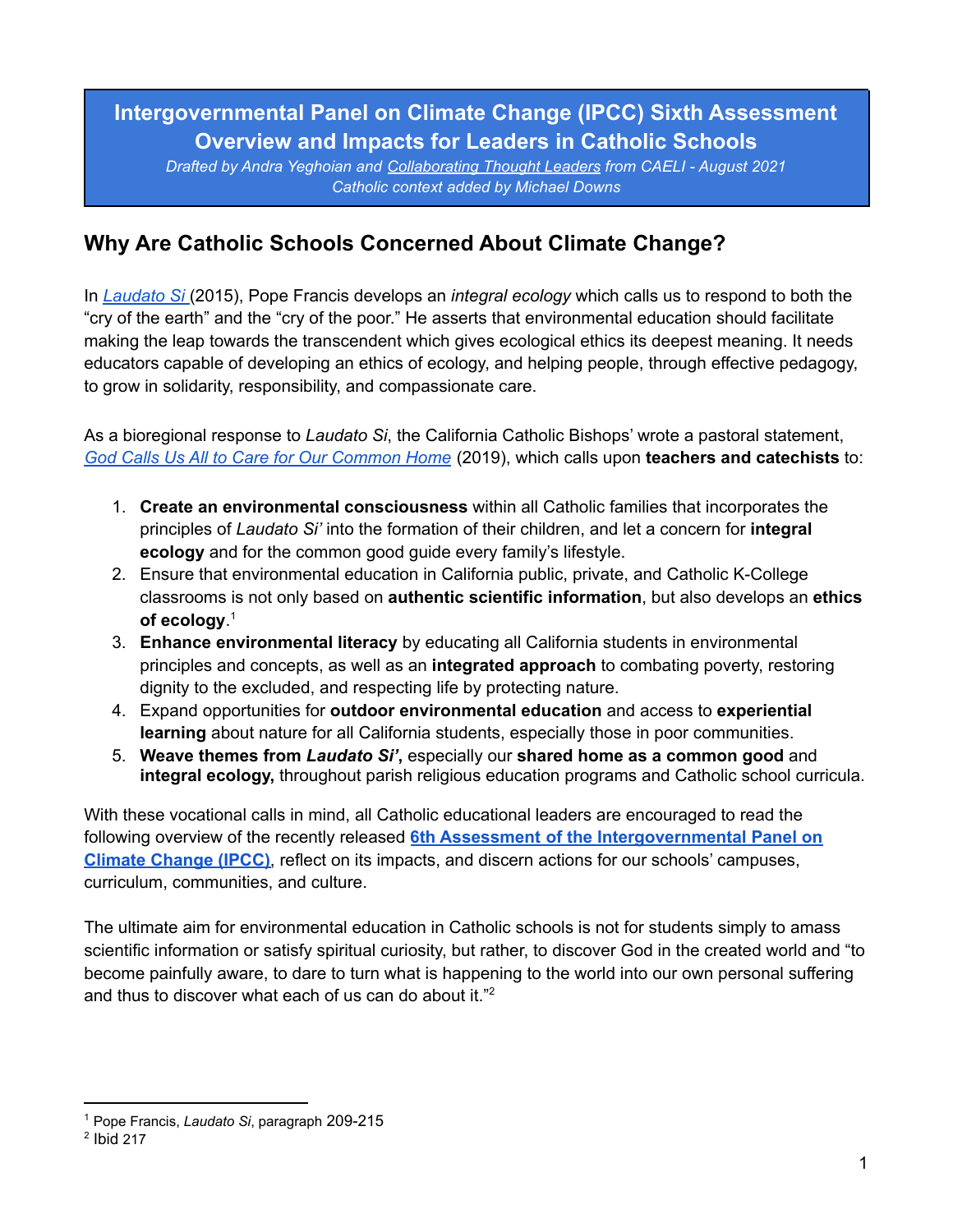## **Purpose and Overview**

A majority of Americans are feeling alarmed or [concerned](https://climatecommunication.yale.edu/about/projects/global-warmings-six-americas/) about climate change<sup>3</sup>, but many are not sure exactly what this means for their everyday lives, or how this might impact their roles and responsibilities in their professional lives. For K-12 educators, there is a growing demand for schools

and teachers to do more. For example, according to a survey [conducted](https://www.npr.org/2019/04/22/714262267/most-teachers-dont-teach-climate-change-4-in-5-parents-wish-they-did) by NPR in April [2019](https://www.npr.org/2019/04/22/714262267/most-teachers-dont-teach-climate-change-4-in-5-parents-wish-they-did),<sup>4</sup> the vast majority of parents (over 80%) and teachers (over 86%) believe that Climate Change and environmental issues should be taught in schools. Furthermore, **every school community is already experiencing impacts of Climate Change (i.e. wildfires, public power shut-offs, poor air quality, high heat days, water shortages, flooding, transportation disruptions, etc.), and is having to navigate the challenges related to these impacts such as school closures and disruptions to learning.**



Yet, many educators feel overwhelmed or even confused about the realities of climate change, and how to fit this into an already long list of priorities and activities. Other educators express guilt that they are not doing enough, and many others are concerned about the increase in [Eco-Anxiety](https://www.washingtonpost.com/magazine/2020/02/03/eco-anxiety-is-overwhelming-kids-wheres-line-between-education-alarmism/)<sup>5</sup> (or Climate Despair) that they are seeing in children and youth. **The purpose of this document is to help educational leaders understand the severity of the climate crisis, as outlined by the Intergovernmental Panel on Climate Change (IPCC) Report** (released in August 2021), **and to provide tangible action steps that educational leaders can take to move forward in the climate era.** School leaders have risen to the challenge of caring for communities during the COVID-19 crisis and recognizing the inequities faced. It is time to do the same thing for climate change.

STEP ONE: The first action step that an educational leader can take is to spend thirty minutes building a solid understanding of the IPCC's Sixth Assessment Report and the serious implications it has for the K-12 education system. This document will provide that starting point, and will lay a roadmap of the next actionable steps to take from there. The intended outcome is educational leaders who understand where climate change fits into their professional roles and responsibilities, and how to mitigate and adapt to the challenges we now face in order to build healthy, equitable, and sustainable school communities. *Utilize the bookmarked links below to get started:*

- What is the [IPCC?](#page-2-0) *(69 words)*
- What are the IPCC [Assessment](#page-2-1) Reports? *(130 words)*
- What is in the IPCC's Sixth [Assessment](#page-2-2) Report? *(86 words)*
- What are some of the key findings of the Sixth [Assessment](#page-2-3) Report (AR6 WG1)? *(640 words)*
- Is there a viable [pathway](#page-4-0) forward (is there hope)? *(169 words)*
- What is the key message of the Sixth [Assessment](#page-4-1) Report for Educational Leaders? *(588 words)*
- What are the Top Ten things [Educational](#page-6-0) Leaders can do to respond?

<sup>3</sup>Yale's Climate Communication Program: Global Warming's [Six Americas in 2020](https://climatecommunication.yale.edu/about/projects/global-warmings-six-americas/)

<sup>4</sup> NPR 2019: [Most Teachers Don't Teach Climate Change;](https://www.npr.org/2019/04/22/714262267/most-teachers-dont-teach-climate-change-4-in-5-parents-wish-they-did) 4 In 5 Parents Wish They Did

<sup>&</sup>lt;sup>5</sup> Washington Post Magazine: [Eco-Anxiety is Overwhelming](https://www.washingtonpost.com/magazine/2020/02/03/eco-anxiety-is-overwhelming-kids-wheres-line-between-education-alarmism/) Kids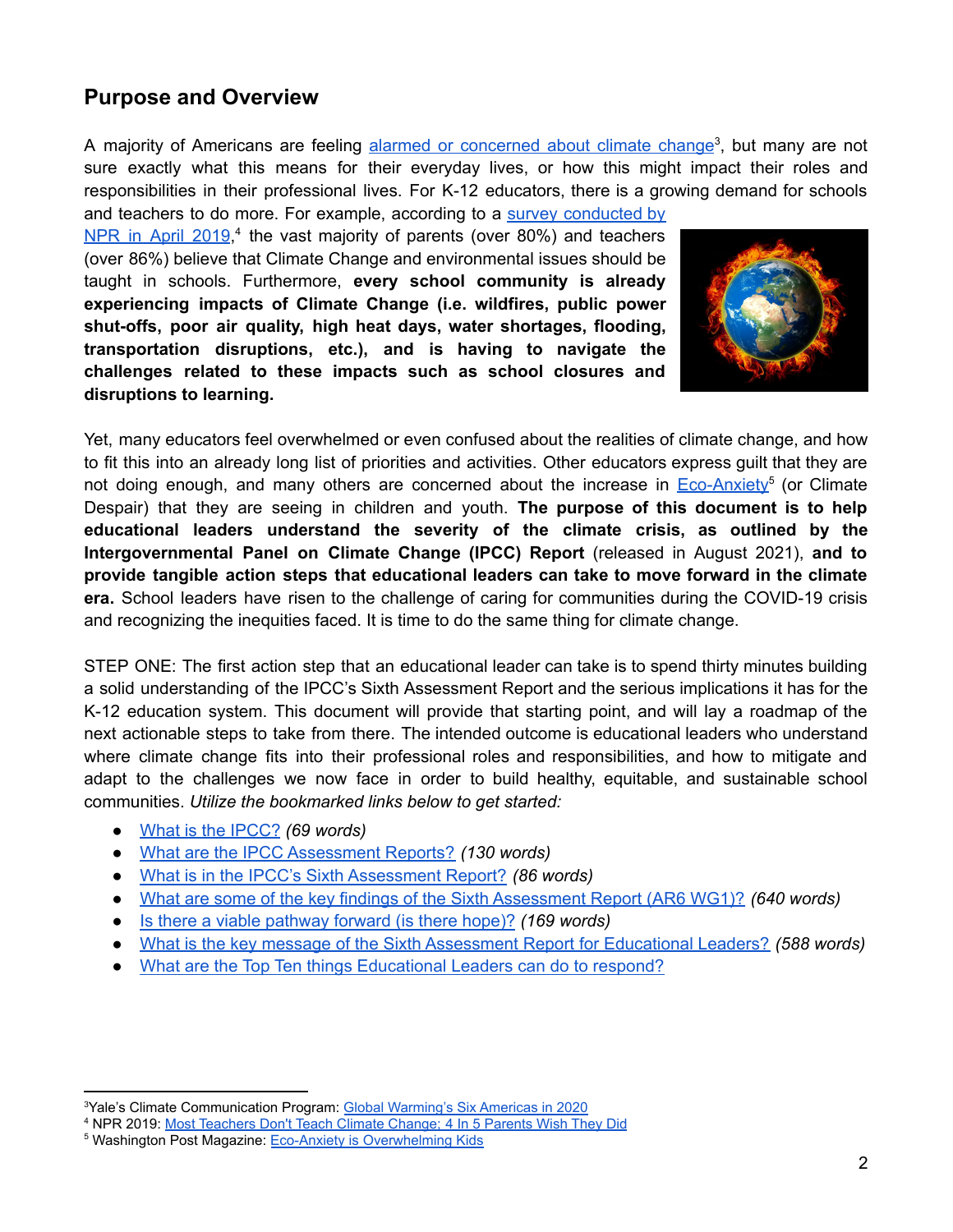### <span id="page-2-0"></span>**What is the IPCC?**

The Intergovernmental Panel on Climate Change ([IPCC\)](https://www.ipcc.ch/) was established in 1988, and is an international body of scientists set up under the United Nations Framework [Convention](https://unfccc.int/) on Climate [Change](https://unfccc.int/) (UNFCC). Their role is to assess scientific data related to climate change, and produce reports that provide policymakers with regular updates about the scientific understanding of climate change, possible impacts, and options for mitigation (reducing greenhouse gas emissions), and adaptation.<sup>6</sup>

## <span id="page-2-1"></span>**What are the IPCC Assessment Reports?**

The assessment reports present current climate and projections of future climate change based on different global emissions scenarios (rapid reduction or continued growth), and the corresponding risks for human and natural systems. While they lay out response options and their implications, the reports do not tell policymakers what actions to take – they are *policy relevant but not policy prescriptive.*

IPCC [assessments](https://www.ipcc.ch/reports/) are written by hundreds of leading scientists from around the world and formally adopted by the governments of its 195 member countries. The IPCC works by assessing existing published studies rather than conducting its own scientific research. The main IPCC assessment reports come out about every six years, with more focused Special Reports released in between. The last set, the **Fifth [Assessment](https://www.ipcc.ch/assessment-report/ar5/) Report** ("AR5"), was finalized in 2013-14.

## <span id="page-2-2"></span>**What is in the IPCC's Sixth Assessment Report?**

This Sixth [Assessment](https://www.ipcc.ch/assessment-report/ar6/) Report ("AR6")<sup>7</sup> began its release cycle in 2018, and will conclude with the final synthesis in September 2022. There are a number of pieces to this Sixth Assessment Report, including special reports and working group reports. This document summarizes the first Working Group report, which was released in August 2021 (AR6 WG1). *View an overview of the entire Sixth Assessment Report in Appendix A - Sixth [Assessment](#page-10-0) Report Structure and Process, and/or view a video overview to the Sixth Assessment Report (AR6) [here.](https://vimeo.com/561313700)*

# <span id="page-2-3"></span>**What are some of the key findings of the Working Group One's Sixth Assessment Report (AR6 WG1)?**

It has been about eight years since the IPCC's Fifth [Assessment](https://www.ipcc.ch/report/ar5/wg1/) of climate science ("AR5"). So the IPCC's Sixth Assessment (AR6) has benefited from almost a decade's worth of additional research, observations and technological progress. To see a side-by-side comparison of the two reports visit Carbon Brief's [comparison](https://www.carbonbrief.org/ipcc-how-the-ar6-wg1-summary-for-policymakers-compares-to-its-predecessor) of AR5 and AR6.<sup>8</sup> Below are some of the key findings and tools in the report, as well as connections between these findings and schools operations:

**KEY FINDING: Global Warming is Unequivocally Caused by Humans:** AR5 found that it was extremely likely (95-100% sure) that "human influence has been the dominant cause of the observed warming since the mid-20th century". For AR6, the authors conclude that it is "unequivocal (100% certain) that human influence has warmed the atmosphere, ocean and land". *Some of the key ways that schools contribute to global warming is from the [scope](https://www.epa.gov/climateleadership/scope-1-and-scope-2-inventory-guidance) one,*

<sup>6</sup> [Office for Climate Education at UNESCO](https://www.oce.global/en): IPCC Global Warming of 1.5 C Special Report [Summary for Teachers](https://www.oce.global/sites/default/files/2019-04/ST1.5_final_040419.pdf)

<sup>&</sup>lt;sup>7</sup> The Intergovernmental Panel on Climate Change (IPCC): [Sixth Assessment Report](https://www.ipcc.ch/report/ar6/wg1/)

<sup>8</sup> Carbon Brief: *[In-Depth Q&A on Sixth Assessment Report](https://www.carbonbrief.org/in-depth-qa-the-ipccs-sixth-assessment-report-on-climate-science) and* [Comparison of AR5 and AR6](https://www.carbonbrief.org/ipcc-how-the-ar6-wg1-summary-for-policymakers-compares-to-its-predecessor)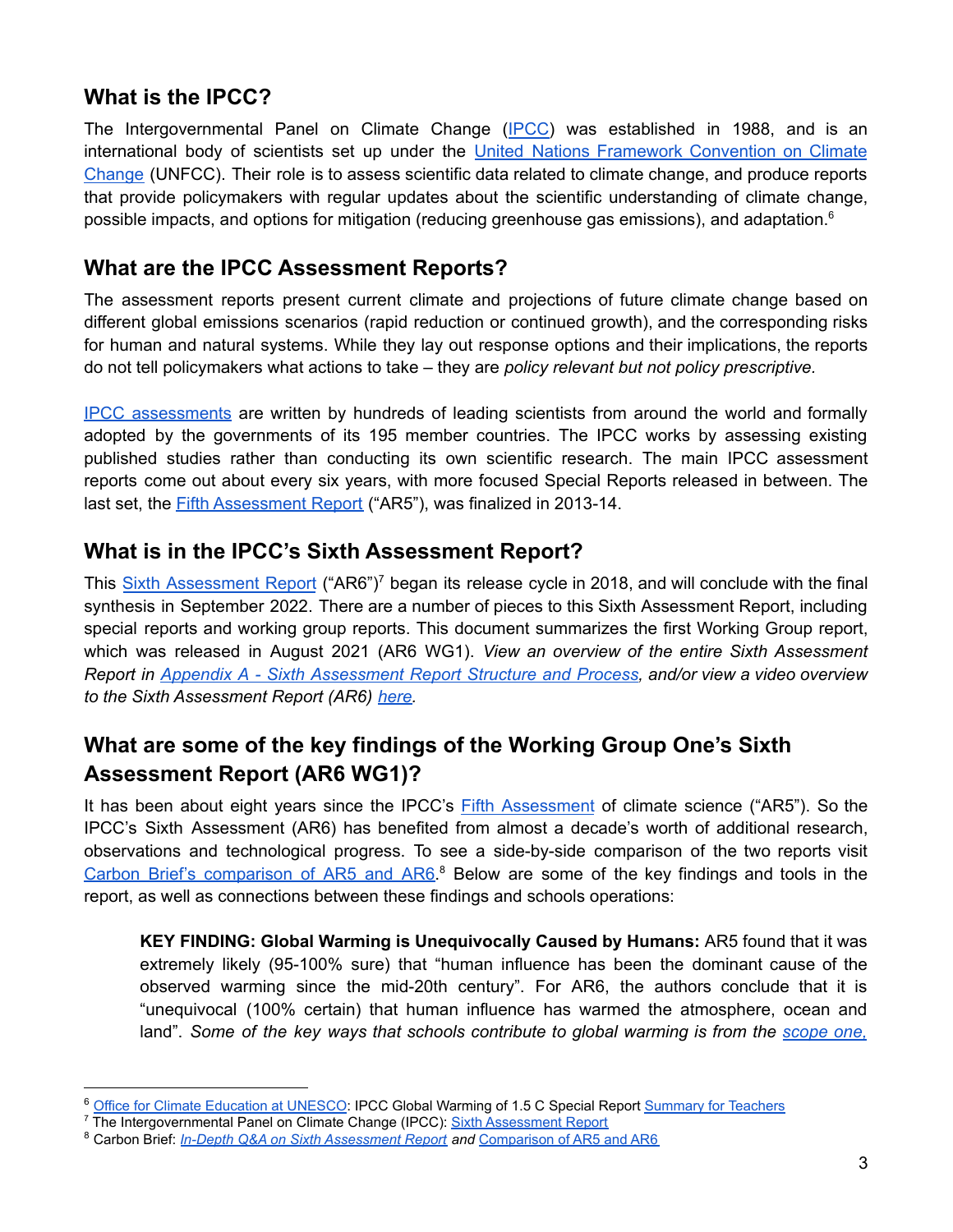*two, and three [greenhouse](https://www.epa.gov/climateleadership/scope-1-and-scope-2-inventory-guidance) gas emissions 9 from the facilities and operations activities such as energy use for lights, appliances, cooking, heating water, transporting people and goods to and from school, waste generated at school, etc. In addition to buildings, schools tend to manage their grounds with asphalt instead of ecologically beneficial landscaping such as trees and native plants.*

#### **KEY FINDING: The Impacts of the Climate Crisis are Already Here:** The impacts of climate

change (which can also be seen in the image to the right from EPA's Archived Site: [Student's](https://archive.epa.gov/climatechange/kids/index.html) Guide to Global [Warming](https://archive.epa.gov/climatechange/kids/index.html))<sup>10</sup>, are already felt even with only 1°C of warming - record-breaking heatwaves and severe droughts, catastrophic wildfires, devastating floods, melting sea ice and sea level rise, etc. These climate related challenges have increasingly become part of daily reality, and will continue to increase in intensity and frequency with 1.5°C of global warming, and even more so at 2ºC of warming. <sup>11</sup> *For schools this means a*



*significant increase in climate related [disaster](https://disasterdays.calmatters.org/california-school-closures/category/wildfires/) days, which have already become one of the largest [contributors](https://calmatters.org/projects/school-closures-california-wildfire-outage-flood-water-electricity-guns-snow-days-disaster/) to school closure days in 2019 12 .*

**Temperatures Have Already Increased and Will Continue:** AR6 outlines that climate changes have already increased in all regions of the globe at our current increase of 0.08 °C (0.13 °F) per decade since 1880, or 1.09°C (1.9 °F) warmer total than 1850-1900. *This warming we are experiencing now is the result of emissions that happened decades ago and we are already locked in to more temperature increases for a few more decades -* learn more about this concept of definite temperature increase in the "Is there a Viable Pathway [Forward?](#page-4-0)" section. *For students just entering Kindergarten, this means their entire K-12 experience is assured to be significantly impacted by ongoing climate disruptions locally and globally.*

**Temperature Increases Vary by Region and Urban/Rural Settings**: Many of the characteristics of climate change are directly related to the level of global warming; however, because local climates are different all over the world, what people experience is varied. For

example, warming over land is larger than the global average, and it is more than twice as high in the Arctic. This is one of the reasons why AR6 used a new tool named "[Atlas](https://interactive-atlas.ipcc.ch/)" for flexible spatial and temporal analyses of different regions *(see image to the right)*. Cities and urban areas are particularly vulnerable to temperature increases due to urban heat island effect. This effect is mainly caused by the close proximity of tall buildings, limited vegetation and tree canopy,



and the heat-absorbing properties of concrete. *Unfortunately, this effect is all too common at schools, as a majority of schools have very limited tree canopy (58% of schools in CA have less*

<sup>&</sup>lt;sup>9</sup> EPA [Scope 1, 2, and 3 Emissions](https://www.epa.gov/climateleadership/scope-1-and-scope-2-inventory-guidance)

<sup>&</sup>lt;sup>10</sup> EPA Archive: [A Student's Guide to Global Warming](https://archive.epa.gov/climatechange/kids/index.html) and Climate Change

<sup>&</sup>lt;sup>11</sup> The Nature Conservancy Media Statement: IPCC AR6 [makes the case for urgent climate action clearer than ever before](https://www.nature.org/en-us/newsroom/katharine-hayhoe-media-statement-ipcc-ar6/)

<sup>12</sup> Cal Matters: [Disaster Days and Wildfires](https://calmatters.org/projects/school-closures-california-wildfire-outage-flood-water-electricity-guns-snow-days-disaster/)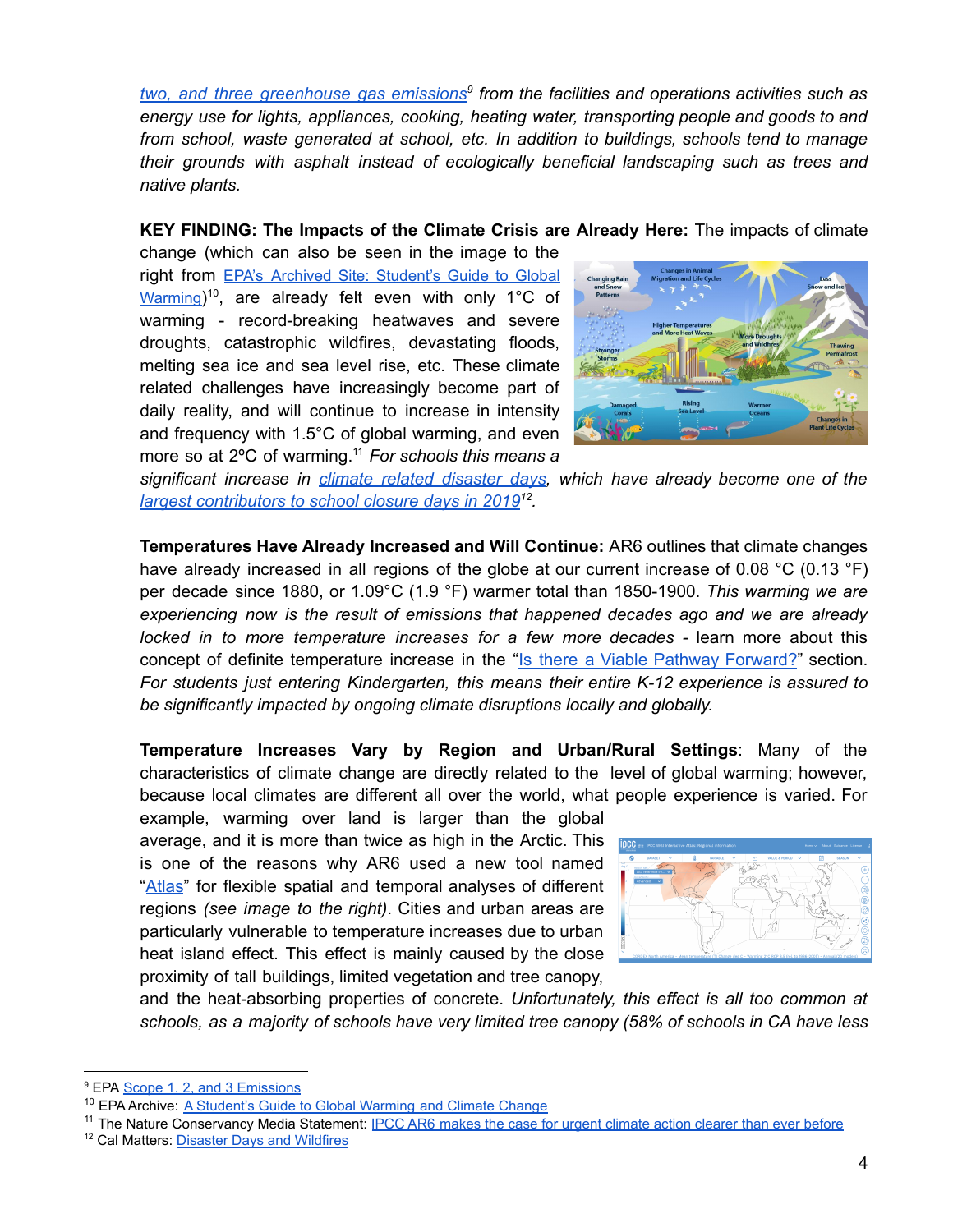*than 5% tree canopy 13 ), and high amounts of asphalt on their school grounds. This contributes to micro pockets of urban heat island effects on school grounds. This problem is often worse for students in low-income urban school settings, which is disproportionately black and hispanic students 14 .*

### <span id="page-4-0"></span>**Is there a viable pathway forward (is there hope)?**

The report breaks down five scenarios designed to show possible pathways forward based on emissions and reductions. In all scenarios, from the most high-emissions scenario presented in which humans do little to slow emissions, to the most aggressive scenario in which humans act urgently, temperatures are still likely to rise 1.5°C within the next two decades. Essentially, the heat we are experiencing now, and the rise to 1.5°C that we are locked into, is due to the result of emissions that happened decades ago.

However, **If humans act urgently, temperatures could peak and then decline, helping to stabilize the planet and life on it.** If we allow emissions to continue unchecked, temperatures are likely to rise more than 4.4°C by the end of the century—a level that would make life unlivable on vast areas of the planet. While the pathway to limit warming to the 1.5°C mark has narrowed and requires an extraordinary level of action, there is still a narrow opportunity to avoid catastrophe.<sup>15</sup>

# <span id="page-4-1"></span>**What is the Key Message of the IPCC Sixth Assessment Report for K-12 Educational Leaders?**

The findings of the IPCC's Sixth Assessment Report (AR6) Working Group One are undisputed by every country in the world, and the scientific community. The report found that action must happen immediately, and requires a paradigm shift for every country, every

sector, and every human. Effective paradigm shifts require engaging all different levers for change, including policy, behavior, and mindset. 16

The K-12 education sector has a hand in all three of those levers of change, but most importantly for the cultural mindset. In the words of David Orr (Professor of Environmental Studies, Oberlin College),



*"The planetary emergency unfolding around us is, first and foremost a crisis of thought, values,* perception, ideas and judgment. In other words, it is a crisis of mind, which makes it a crisis of *those institutions which purport to improve minds." 17*

In the past few decades, educational leaders have risen to many challenges. For example, initiatives at the federal, state, and local level seek to address the significant inequalities we face in the K-12 education system in regards to academic outcomes, additionally leaders have begun to address the epidemic of trauma in schools, transforming schools into "trauma-informed" or "trauma-sensitive" environments<sup>18</sup>. Most recently educational leaders have responded to the COVID-19 crisis, which has

<sup>&</sup>lt;sup>13</sup> Green Schoolvards America

<sup>14</sup> Healthy Places Index: [Tree Canopy](https://healthyplacesindex.org/policy-actions/tree-canopy/)

<sup>&</sup>lt;sup>15</sup> Podcasts: Outrage and Optimism - [IPCC Sixth Assessment](http://www.globaloptimism.com/blog/the-ipcc-sixth-assessment-is-a-call-to-break-the-mental-boundaries-holding-us-back?__hstc=74073165.b4363ebdbb473ef68e0b597d30aae8cd.1628883008128.1628883008128.1628883008128.1&__hssc=74073165.13.1628883008128&__hsfp=2796856593) Report, and Climate Pod - [IPCC Report Ed Hawkins](https://podcasts.apple.com/us/podcast/the-ipccs-new-report-climate-change-2021-the/id1469270123?i=1000531493282) Interview

<sup>&</sup>lt;sup>16</sup> [Change Theories for Solutionaries](https://docs.google.com/document/d/19GvLs58o4j2PBeSoyi5eQZlO5erSBoaQRAIMD30Wpfo/edit)

<sup>&</sup>lt;sup>17</sup> [The Campaign for Climate Literacy](https://climate-literacy.org/about-us/our-mission/)

<sup>&</sup>lt;sup>18</sup> National Education Association: [Trauma Informed Schools](https://www.nea.org/professional-excellence/student-engagement/trauma-informed-schools)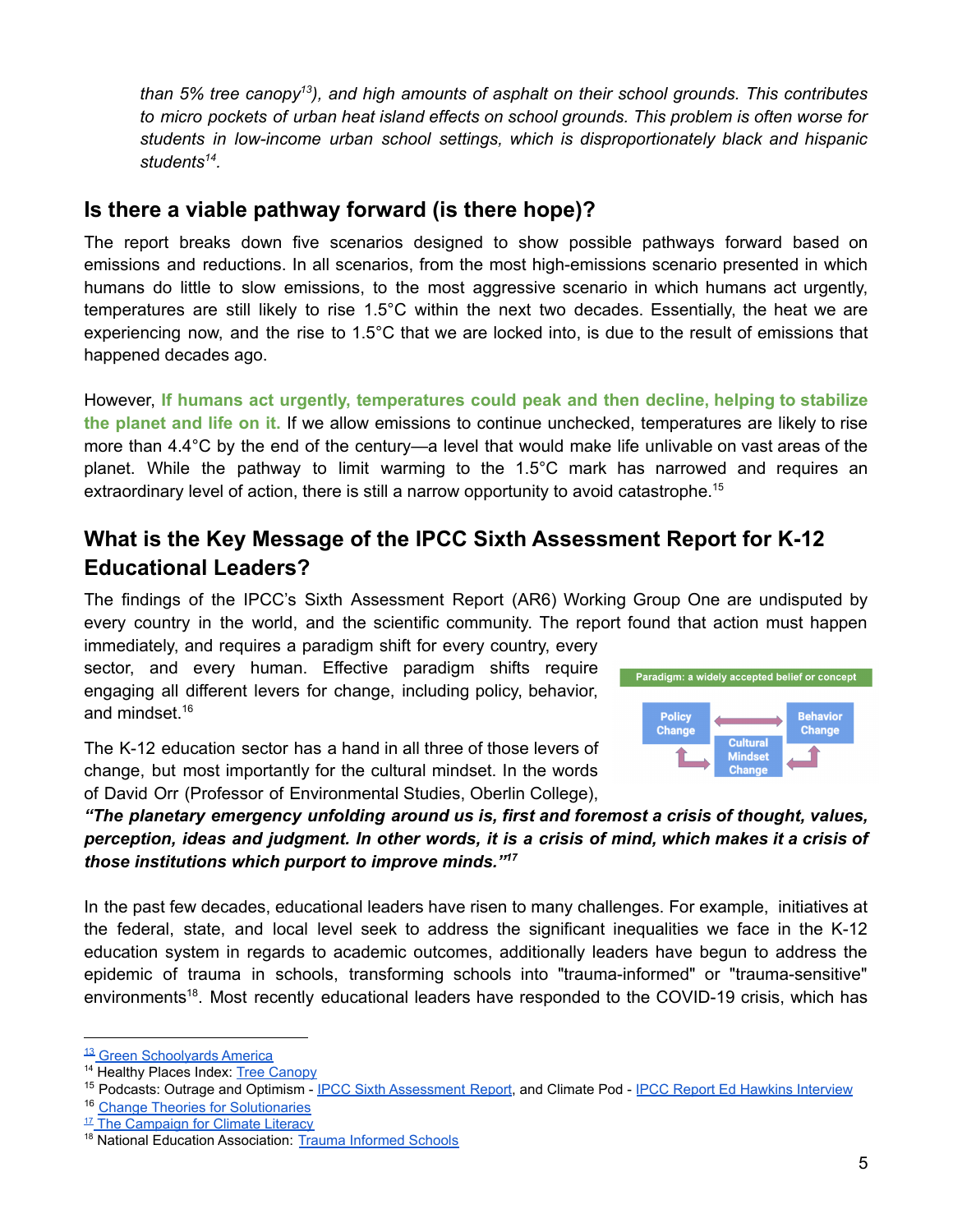been a complete overhaul of every aspect of daily life for school communities. The IPCC report calls on educational leaders to now do the same for the climate crisis in order to protect those most vulnerable to the impacts laid out in the IPCC's Sixth Assessment Report: children and youth.

In partnership with families, educational leaders share the responsibility of adapting and building resilient school systems that protect and nurture children and youth. In particular, our lowest income students who bear the brunt of environmental injustice and climate disasters (in the United States this disproportionately means students that are Black, Indigenous, and People of Color (BIPOC)). Building off of the work done on Adverse Childhood Experiences (ACEs), the Milken [Institute](https://publichealth.gwu.edu/sites/default/files/downloads/Redstone-Center/Resource%20Description_Pair%20of%20ACEs%20Tree.pdf) for Public Health developed a framework that pairs the original Adverse Community Environments (ACEs) issues with environmental issues, such as poor housing quality and affordability, poverty and discrimination, and other conditions related to environmental justice and equity - aka the "Pair of Aces". Additional thought partners have added on the layer of Climate Change to illustrate that there are Three [Realms](https://www.acesconnection.com/g/resource-center/blog/3-realms-of-aces-handout) of Aces*. 19*



*To learn more about environmental and climate trauma visit: [Trauma Informed Practices and Environmental](https://docs.google.com/document/d/18Ja-cp1kWOOvhyKhEliAePLX6l40hBJp8kUbhyzTB5Q/edit) Literacy<sup>20</sup>*

What we have learned through the COVID-19 crisis, is that in order to protect and nurture children and youth during a global crisis, conventional K-12 schooling needs to be reimagined. The reimagining that was needed during COVID-19, in particular for risk management and learning loss, has a lot of similarities to climate related disruptions (fires, floods, high heat, etc.). What we now know from the

<sup>19</sup> Paces Connections: Three [Realms](https://www.pacesconnection.com/g/resource-center/blog/3-realms-of-aces-handout) of Aces

<sup>20</sup> [Trauma Informed Practices and Environmental Literacy](https://docs.google.com/document/d/18Ja-cp1kWOOvhyKhEliAePLX6l40hBJp8kUbhyzTB5Q/edit)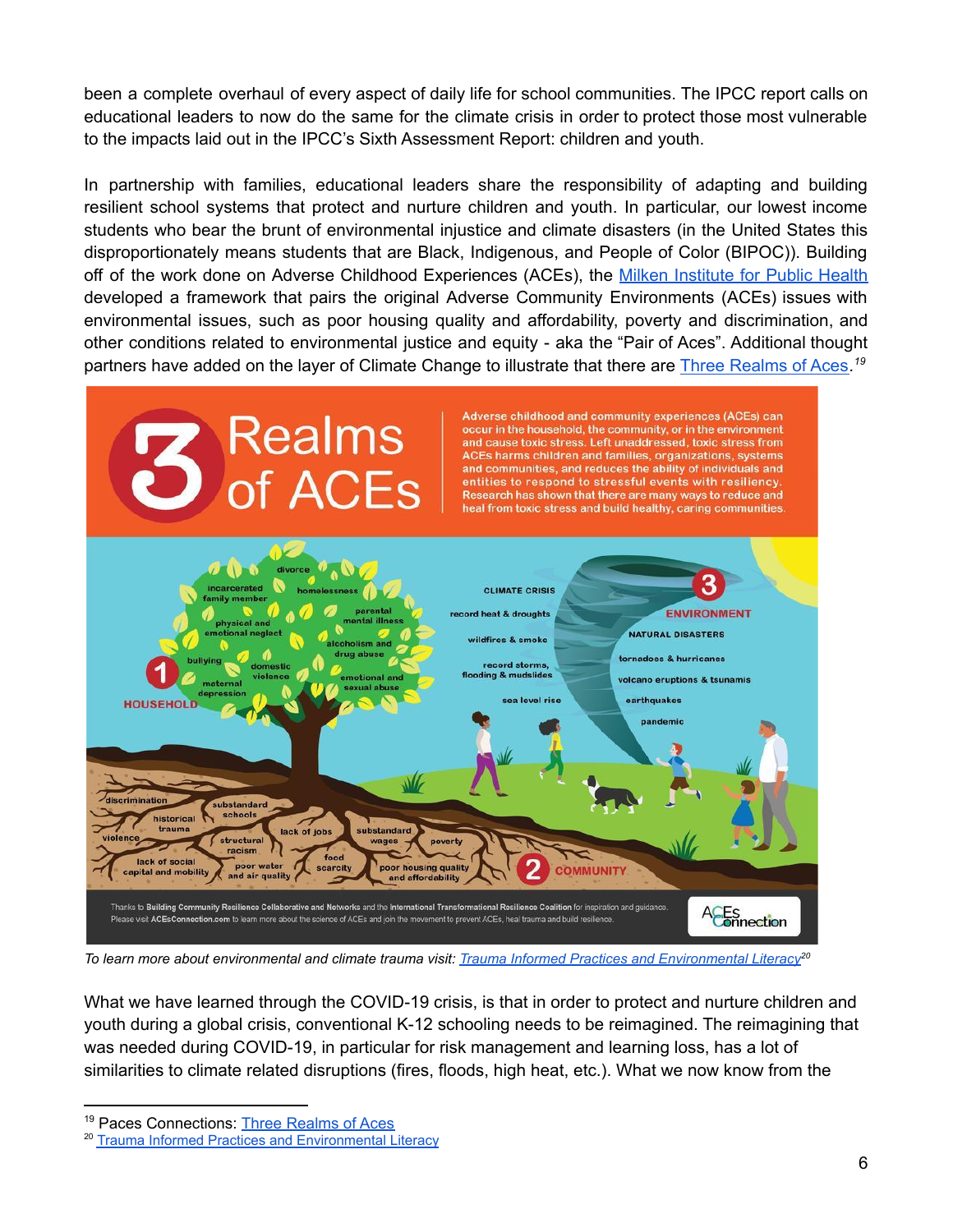IPCC's Sixth Assessment Report is that our children and youth are already experiencing a Volatile, Complex, Uncertain, and Ambiguous or **[VUCA](https://hbr.org/2014/01/what-vuca-really-means-for-you)** world, and that it is going to get worse. The key message from the IPCC Sixth Assessment Report for educational leaders, is that educational leadership in the climate era means accepting this reality, and putting a plan in place that reimagines every single aspect of schools - *from campus facilities and operations, to curriculum, to community engagement and overall school culture* - through a lens of sustainability and climate resiliency.

So how do you get started? Check out the Top Ten [Actions](#page-6-0) (ok maybe a few more than ten...) that educational leaders can do right now to respond and take action.

# <span id="page-6-0"></span>**What are the Top Ten Actions that Educational Leaders can do right now to respond and take action?**

**A) THE BIG FIVE - GET STARTED HERE**: Utilize the following five suggestions as a starting point for responding and taking action.

- 1) **Continue to Learn:** Utilize the following resources to continue your journey as a learner.
	- Watch a climate change documentary to get more familiar with the science and impacts of the climate crisis - explore options on the following lists: [List](https://ideas.ted.com/12-films-and-series-that-will-give-you-an-up-close-look-at-climate-change-and-some-solutions/) 1, [List](https://yaleclimateconnections.org/2020/03/seven-of-the-best-new-documentaries-about-global-warming/) 2, [List](https://www.trvst.world/climate-change/documentaries/) 3
	- Learn more about how to get better at talking about climate change by utilizing this [Climate](https://climatesteps.org/2021/08/09/the-6th-ipcc-report-share-it-heres-how/?fbclid=IwAR1V3GsWKLX6nAGU3YAZ46_1_JMgrPnc1Uauy_qbgRTfnPhYjVXYvWm3aVA) Steps Guide
	- Subscribing to a climate change related podcast a great starting point is [Outrage](http://www.outrageandoptimism.org/) and **[Optimism](http://www.outrageandoptimism.org/)**
	- Participate in a fellowship program that takes you from knowledge to solutionary action for sustainable and climate resilient schools, for example: the San Mateo County Sustainable and Climate Resilient Schools [Administrator](https://sites.google.com/smcoe.org/SCRS-AF) Fellowship
- 2) **Embrace Changemaking Leadership:** Being a leader during the climate crisis means that you will be managing change. Sometimes it will be a change you bring to your community, and other times it will be a disruptive [change](https://docs.google.com/document/d/19GvLs58o4j2PBeSoyi5eQZlO5erSBoaQRAIMD30Wpfo/edit) that is forced onto the community. Get familiar with change [theories](https://docs.google.com/document/d/19GvLs58o4j2PBeSoyi5eQZlO5erSBoaQRAIMD30Wpfo/edit), and utilize change management techniques to guide your school community to embrace solutionary and transformative change.
- 3) **Integrate Sustainability and Climate Resiliency Into Your Leadership Philosophy**: Incorporate key ideas from the Educators' imperative for [Sustainable](https://sites.google.com/view/scrs-center/imperative-for-educators) and Climate Resilient [Schools](https://sites.google.com/view/scrs-center/imperative-for-educators) into your philosophy for educational leadership.
- 4) **Invest in Systemic Change:** Long-term institutional change benefits from dedicated and compensated staffing models. It is recommended that districts and schools hire Sustainability Coordinator/Directors or Climate Justice Coordinator/Directors. See sample job descriptions: Site Level [Sustainability](https://docs.google.com/document/d/1Cf3owq0zam_GxkgCJuHOppIZLY2_Hqppyp_OitRG6yw/edit) Champion, and District [Sustainability](https://docs.google.com/document/d/1pw7iS_LOL6zw2LkmJMqUo-ohGlKX5UPZDsDS0yDDMPk/edit) Coordinator.
- 5) **Accept/Reject the Responsibility:** Being an educational leader is an already challenging job without the pressures of global crises such as pandemics and global warming. However, the reality of today is that the climate crisis is here, and we have entered into what the United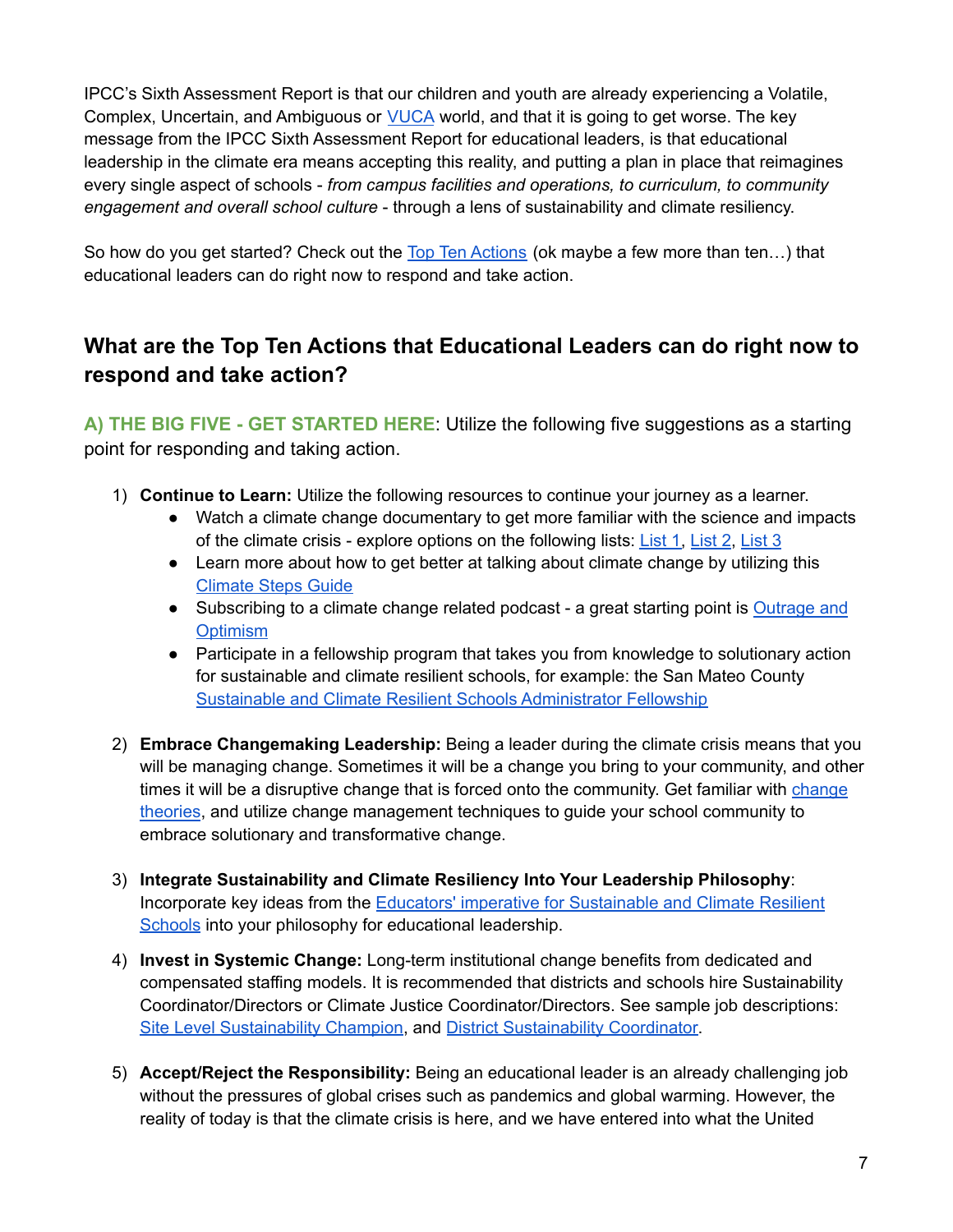Nations has called the "[Decade](https://www.un.org/sustainabledevelopment/decade-of-action/) of Action." Meaning a decade of bold leadership and decision making that breaks down the status quo, and shifts humanity into a more sustainable and climate resilient paradigm. Take the time to reflect on whether or not you are prepared to lead during this extraordinary time, and whether or not you want the responsibility of doing so in a K-12 education setting. The children and youth in the K-12 educational system are relying on adults in leadership positions to build pathways for a future where they can survive and thrive.

#### **B) TOP TEN ACTIONS FOR WHOLE SCHOOL SUSTAINABILITY AND CLIMATE**

**RESILIENCY:** The section below is organized in a framework [for Whole-School Sustainable](https://sites.google.com/view/scrs-center/vision-and-framework/4cs-framework) [and Climate Resiliency.](https://sites.google.com/view/scrs-center/vision-and-framework/4cs-framework) This framework provides a roadmap for where to operationalize principles and practices of environmental literacy, environmental sustainability, and climate resiliency across all aspects of a school community: Campus, Curriculum, Community and Culture. The suggestions in each section focus specifically on actions related to climate resiliency.

#### **Top Ten Actions for a Climate Ready CAMPUS**\*

The majority of greenhouse gas emissions in school based settings come from practices in the campus facilities and operations. It is important that educational leaders take action to reduce GHG emissions, and to "walk the talk" of environmental sustainability and climate resiliency. These choices are not only healthier for the planet, but also contribute to improved health and well being for campus occupants.

| <b>MILD</b>   | Set a goal (or two) to reduce GHG emissions<br>1)<br>Encourage staff in charge of facilities and operations to transition to healthy,<br>(2)<br>sustainable school grounds and buildings, especially for students that may lack<br>access to green space, clean air or water, and healthy food<br>3)<br>Go on a local or virtual tour of green schools to observe and understand what<br>green school facilities and operations look like in practice<br>Plant trees and native/drought tolerant landscaping<br>4)                                                                                                          |
|---------------|-----------------------------------------------------------------------------------------------------------------------------------------------------------------------------------------------------------------------------------------------------------------------------------------------------------------------------------------------------------------------------------------------------------------------------------------------------------------------------------------------------------------------------------------------------------------------------------------------------------------------------|
| <b>MEDIUM</b> | Assess current facilities and operations practices for their impact on the<br>5)<br>environment - utilize the Green Ribbon Program as a framework.<br>Create and implement a carbon reduction plan (sample SFUSD Carbon Neutrality).<br>6)<br>Design outdoor learning and play spaces that provide students with opportunities to<br>7)<br>reconnect with nature                                                                                                                                                                                                                                                            |
| <b>SPICY</b>  | Design and implement Living Schoolyards that incorporate climate resilient<br>8)<br>practices such as water resiliency (for flood and drought),<br>Participate in a Local Hazard and Mitigation Plan Workshop to get started on a<br>9)<br>Local Hazard and Mitigation Plan for your school community<br>10) Climate Action Plan: Work with cities on climate adaptation and mitigation plans<br>that are already in place or being created now. See example of how school districts<br>can connect with municipal and county <i>Climate Action Plans in this San Mateo</i><br><b>County Climate Action Plans Overview.</b> |

\*Note that it is possible to utilize COVID-19 Recovery Funding for many of the above steps - for more information *visit the Build Back Better Recovery Funding Guidance for K-12 Schools: Integrating [Environmental](https://docs.google.com/document/d/1JU3nDPp8zIvU2WxE9nq3zk4RCDAfb5BMQc4RQP9sHes/edit) Sustainability and Climate [Resiliency](https://docs.google.com/document/d/1JU3nDPp8zIvU2WxE9nq3zk4RCDAfb5BMQc4RQP9sHes/edit)*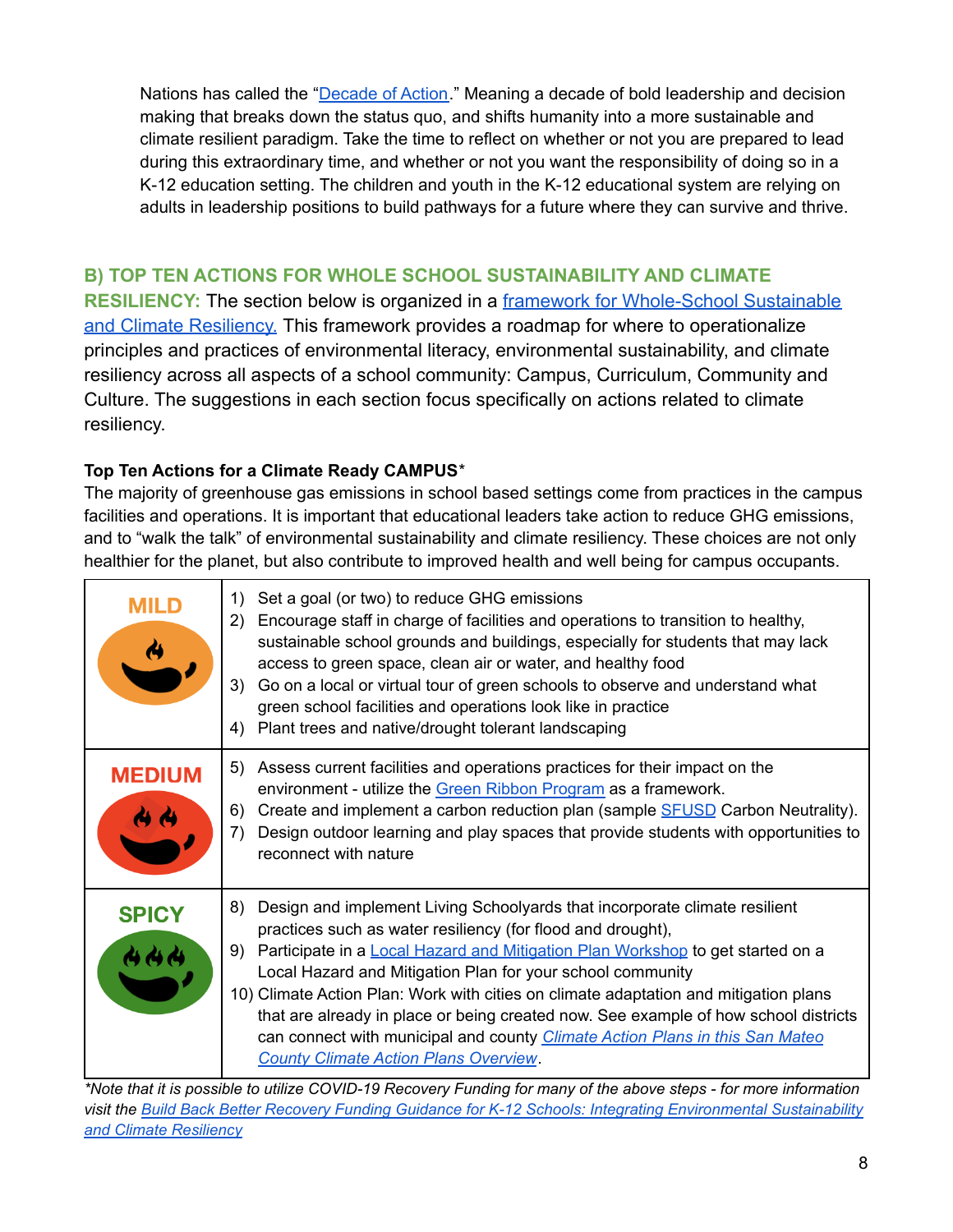#### **Top Ten Actions for a Climate Ready CURRICULUM**

Students need opportunities to learn about and tackle these complex environmental and climate related challenges now: "Humanity cannot wait for students to graduate and get started on doing things that contribute to a better world. We need to give students in every school, at every age, real agency and authentic opportunities to make a difference in this volatile, unpredictable, complex, and ambiguous world" - David B. Hawley, Chief Academic Officer of International Baccalaureate (IB) ([Edutopia,](https://www.edutopia.org/blog/stop-start-continue-conceptual-meets-applied-david-hawley) 2015). It should be noted that learning about climate change can and should happen in every subject area, as it is transdisciplinary. It is okay to start with science, but expand beyond to include climate related topics and issues in all subject areas.

| <b>MILD</b><br>$\rightarrow$ | Support faculty to Incorporate a sustainability/climate lesson at every grade level<br>1)<br>that is grounded in solutionary teaching and learning practices<br>Build out your Library (or classroom library) resources utilizing suggestions from the<br>(2)<br><b>Solutionary and Environmental Book Suggestions</b><br>Provide professional learning opportunities for faculty that focus on how to integrate<br>3)<br>the <b>Environmental Principles and Concepts</b> (EP&Cs) into each subject area*<br>Support faculty and staff to develop tools and strategies that integrate trauma<br>4)<br>informed practices into lessons centered on environmental topics and issues |
|------------------------------|------------------------------------------------------------------------------------------------------------------------------------------------------------------------------------------------------------------------------------------------------------------------------------------------------------------------------------------------------------------------------------------------------------------------------------------------------------------------------------------------------------------------------------------------------------------------------------------------------------------------------------------------------------------------------------|
| <b>MEDIUM</b>                | 5)<br>Incorporate a sustainability/climate lesson or mini-unit at every grade level<br>Integrate lessons and activities that expose students to the "Green Economy"**<br>6)<br>Support teachers with professional learning opportunities that are focused around<br>7)<br>environmental and climate justice and the integration of BIPOC voices and<br>perspectives                                                                                                                                                                                                                                                                                                                |
| <b>SPICY</b><br>444          | Add a sustainability/climate unit to every grade K-12/and a main subject course<br>8)<br>pathway in secondary curriculum requirements - and make these units Solutionary<br><b>Units of Study</b><br>Integrate lessons and activities that help students obtain skills that will prepare<br>9)<br>them for the "Green Economy"*<br>10) Work with local Community Based Partners (CBP) who provide Environmental<br>Education experiences to build out a scope and sequence of learning opportunities<br>for every student at every grade level. CA educators can find partners at the CAELI<br><b>Community Based Partner Hub.</b>                                                 |

*\*Note that the EP&Cs are part of already existing curricular mandates and expectations outlined in [SB720](https://docs.google.com/document/d/1pbt4DyukdvVWKsAym24YPNRBahZDYhS9sDmAZHdllIw/edit) \*\*To learn more about the Green Economy visit: Green Economy Overview for K-12 [Educators](https://docs.google.com/document/d/1Lqc8Mn-suldDrmYHWxLKdFCqwfDxe7OKi6jlG7cuiCA/edit)*

#### **Top Ten Actions for a Climate Ready COMMUNITY AND CULTURE**

Start with the premise that taking action for the environment and climate change action is a shared value in the community, as the vast majority of teachers and students care about global issues that impact people, animals, and ecosystems around the world. Remember that the majority of [America](https://climatecommunication.yale.edu/about/projects/global-warmings-six-americas/) is alarmed or [concerned](https://climatecommunication.yale.edu/about/projects/global-warmings-six-americas/) about climate change, and that caring about equity and health is part of what it means to be an educational leader.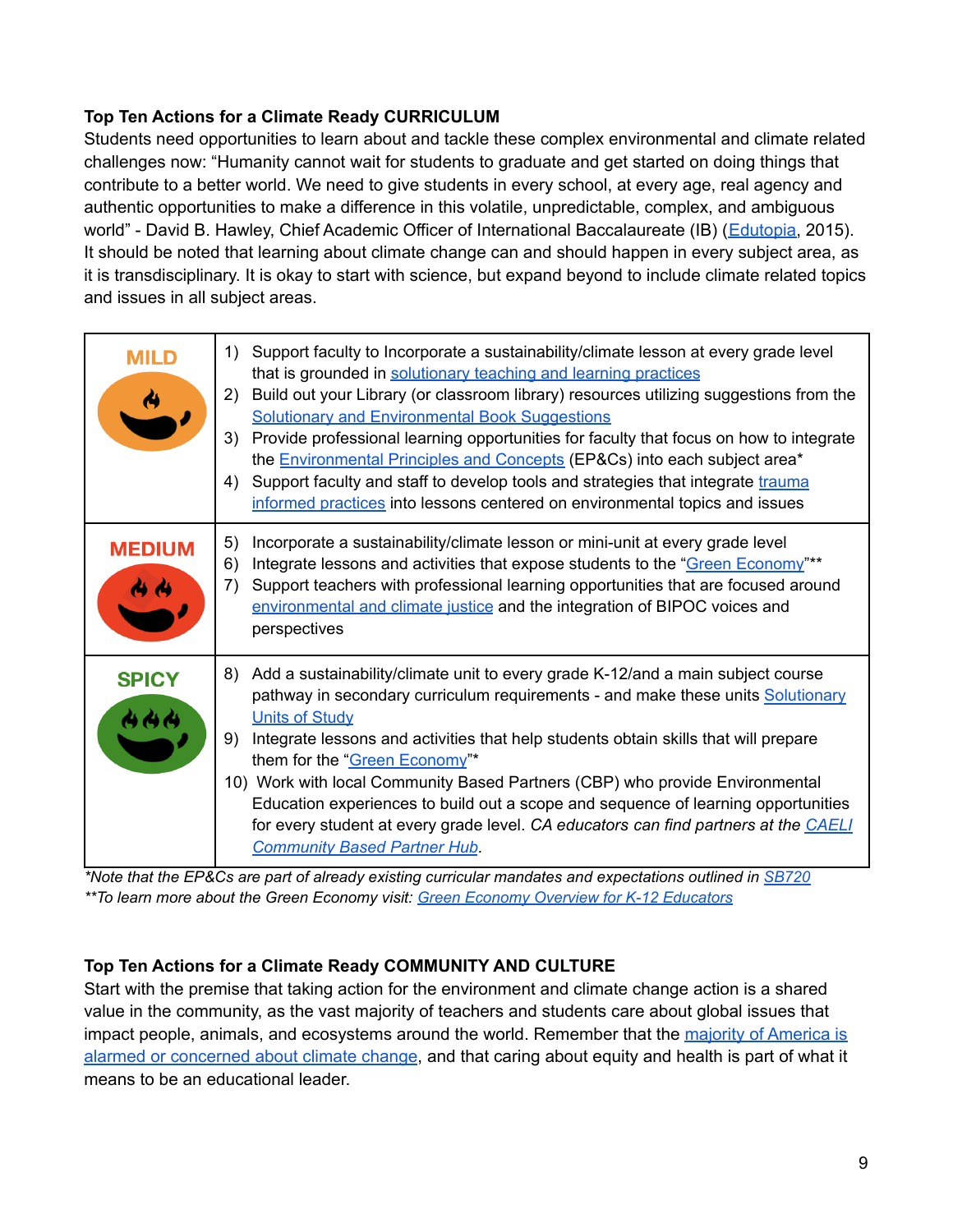| <b>MILD</b>   | 1) Put climate change on the agenda for your next meeting and invite faculty and<br>staff to share their hopes and fears around the climate crisis<br>2) Integrate Environmental Awareness Days into your school calendar<br>3) Nature Connection Time: Facilitate opportunities for students, and faculty and staff<br>to reconnect with nature using Trauma Informed Nature Connection Activities<br>4) Screen Breaking Boundaries; The Science of Our Planet OR any Climate Change<br>Documentary (List 1, List 2, List 3) and facilitate a Climate Ribbon Event at school.<br>It might be good to do this during the United Nations Climate Conference (Oct 31 -<br>Nov 12)                                                                                                                                                                                                                                                                                                       |
|---------------|---------------------------------------------------------------------------------------------------------------------------------------------------------------------------------------------------------------------------------------------------------------------------------------------------------------------------------------------------------------------------------------------------------------------------------------------------------------------------------------------------------------------------------------------------------------------------------------------------------------------------------------------------------------------------------------------------------------------------------------------------------------------------------------------------------------------------------------------------------------------------------------------------------------------------------------------------------------------------------------|
| <b>MEDIUM</b> | 5) Start a Solutions Oriented Book Club for faculty, staff, parents, and youth.<br>Suggested books include: <i>Drawdown</i> , <i>The Future We Choose</i> , <i>The World</i><br>Becomes What We Teach, All We Can Save, Facing the Climate Emergency, A<br><b>Practical Guide to Leading Green Schools</b><br>6) Welcome Youth Climate Activism, and invite speakers from Youth Climate<br>Movement and Climate Movement Organizations to speak at a school-wide event<br>or parent sponsored event night<br>7) Help your community better understand how climate change is impacting your<br>community directly. Tools for raising awareness include:<br>The #ShowYourStripes Project shows how temperature increase is experience<br>locally<br>The Climate Ready Adaptation Simulation (find video and resources here)                                                                                                                                                             |
| <b>SPICY</b>  | 8) Start a Sustainable and Climate Resilient Schools Committee or Task Force at the<br>school (and district) that has a number of stakeholders. Create a structure that will<br>be long-lasting (see example district structure here), compensated, and work to<br>develop clear actionable goals.<br>9) Include climate change and environmental justice into already existing efforts<br>around diversity, equity and inclusion. For example: start a compensated and<br>supported BIPOC climate justice advisory council, introduce concepts from the<br>Intersectional Environmentalist, include resources from section III of EJ and<br><b>Climate Justice Webquest</b><br>10) Support an annual Climate "Teach-In" during Climate Action Week, or during the<br>United Nations Climate Change Conference (traditionally in Nov/Dec). See<br>example "Teach-In" resources here:<br>Earth Day Network: Earth Day Teaching In Toolkit<br>Wild Center: Youth Climate Summit Toolkit |

#### **Other Top 10 Ways to Engage on Climate Action:**

- Read: The Future We [Choose](http://www.globaloptimism.com/the-future-we-choose) see PDF excerpts here: Part III-10 [Strategies](https://drive.google.com/file/d/1c9W8G7eT-T1nRxEj3vHxxIwxLe0-pSNl/view?usp=sharing) to Get Started (68 pages); Take [Action](https://drive.google.com/file/d/1cschrWON2Edgb0hkmPkYTUuvJfL6PE21/view?usp=sharing) Now (4 pages)
- Choose an action from Practical Action's, "10 Practical Things You Can Do to [Countdown](https://practicalaction.org/news-media/2021/06/02/supporting-cop26-10-practical-things-you-can-do-in-the-countdown-to-the-un-climate-change-conference/?gclid=CjwKCAjwjdOIBhA_EiwAHz8xm1DTGK9o6f7ObmEWKsJWEkGCx5O6QbTqIfiT_kPzjLnh43u7Lc_JUxoCXcQQAvD_BwE) to the UN Climate Change [Conference"](https://practicalaction.org/news-media/2021/06/02/supporting-cop26-10-practical-things-you-can-do-in-the-countdown-to-the-un-climate-change-conference/?gclid=CjwKCAjwjdOIBhA_EiwAHz8xm1DTGK9o6f7ObmEWKsJWEkGCx5O6QbTqIfiT_kPzjLnh43u7Lc_JUxoCXcQQAvD_BwE)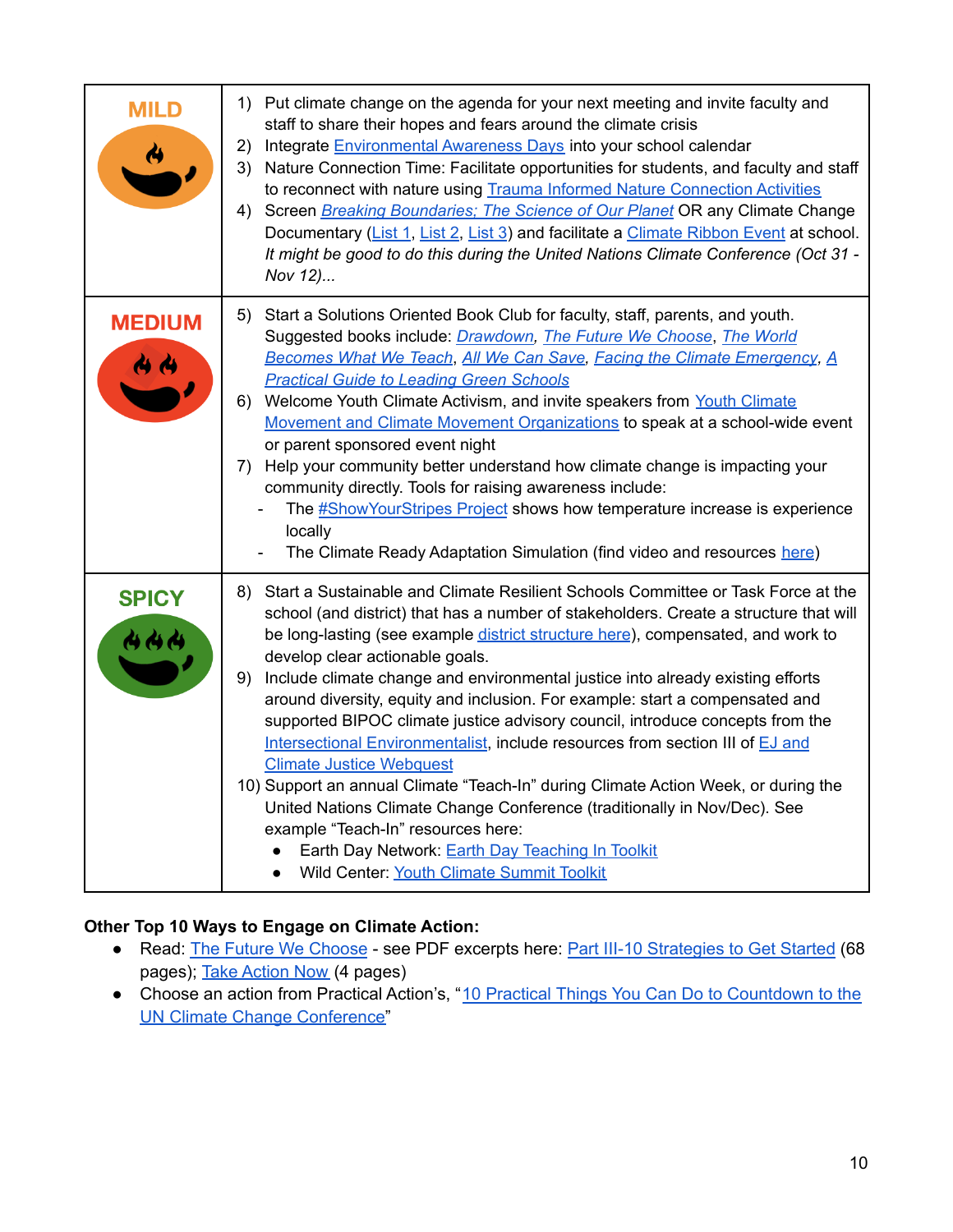# <span id="page-10-0"></span>**Appendix A - Sixth Assessment Report Structure and Process**

This Sixth [Assessment](https://www.ipcc.ch/assessment-report/ar6/) Report ("AR6") began its release cycle in 2018, and will conclude with the final synthesis in September 2022. There are a number of pieces to this Sixth Assessment Report, including those in the table below. *View a video overview to the Sixth Assessment Report (AR6) [here](https://vimeo.com/561313700).*

| A) Three Special Reports and One Methodology Report                  |                                                                                                                                                                                               |  |  |
|----------------------------------------------------------------------|-----------------------------------------------------------------------------------------------------------------------------------------------------------------------------------------------|--|--|
| October 2018                                                         | Special Report: Global warming of 1.5°C<br>$\rightarrow$ See summary for Teachers                                                                                                             |  |  |
| May 2019                                                             | Methodology Report: 2019 Refinement to the 2006 IPCC Guidelines for<br><b>National Greenhouse Gas Inventories</b>                                                                             |  |  |
| August 2019                                                          | <b>Climate Change and Land</b>                                                                                                                                                                |  |  |
| September 2019                                                       | The Ocean and Cryosphere in a Changing Climate                                                                                                                                                |  |  |
| B) Three Working Group Reports (these reference the special reports) |                                                                                                                                                                                               |  |  |
| August 2021*                                                         | Working Group I - The Physical Science Basis: on past and possible<br>future changes in the climate system and carbon cycle. This report has 12<br>core chapters, and an interactive "atlas". |  |  |
| February 2022                                                        | Working Group II - Impacts, Adaptation, and Vulnerability: on past and<br>future impacts, and options for adapting to them                                                                    |  |  |
| March 2023                                                           | Working Group III - Mitigation of Climate Change: on ways to reduce<br>greenhouse gas emissions                                                                                               |  |  |
| C) Synthesis (this pulls together all the Working Group findings)    |                                                                                                                                                                                               |  |  |
| September 2022                                                       | <b>AR6 Synthesis Report: Climate Change 2022</b>                                                                                                                                              |  |  |

*\*Original date was April 2021, but got pushed back due to COVID-19.*

The general process for writing assessment reports is as follows, with specifics on this particular report detailed out:

- **Report Outlines:** First the IPCC agreed on report outlines for the working groups and special reports - *for the Sixth Assessment Working Group Reports, this was done in September 2017*. Each report contains chapters and supplemental materials.
- **Selecting Authors:** Then the IPCC selected authors, who agree to work on a voluntary basis *for the Sixth Assessment, this was done in April 2018 with more than 700 [authors](https://www.carbonbrief.org/analysis-gender-nationality-institution-ipcc-ar6-authors) in total.*
- **Drafting and Reviewing:** Next, the authors draft and review the report *Working Group I is about 3,000 pages and references more than 14,000 [scientific](https://www.ipcc.ch/2021/06/29/wg1-ar6-release-date-and-approval-session-details/) papers. In total there were three drafts of Working Group I, which was reviewed by experts and governments and received [more](https://www.ipcc.ch/2021/06/29/wg1-ar6-release-date-and-approval-session-details/) than 70,000 [comments.](https://www.ipcc.ch/2021/06/29/wg1-ar6-release-date-and-approval-session-details/)*
- **Summarizing for Policymakers:** The final step of each report is a line-by-line agreement (from all 195 countries) of the short summary for policymakers (SPM) document by government delegates. The SPM is a non-technical synopsis of the report's key findings, and brings the 3,000 pages down to 40-50 pages.